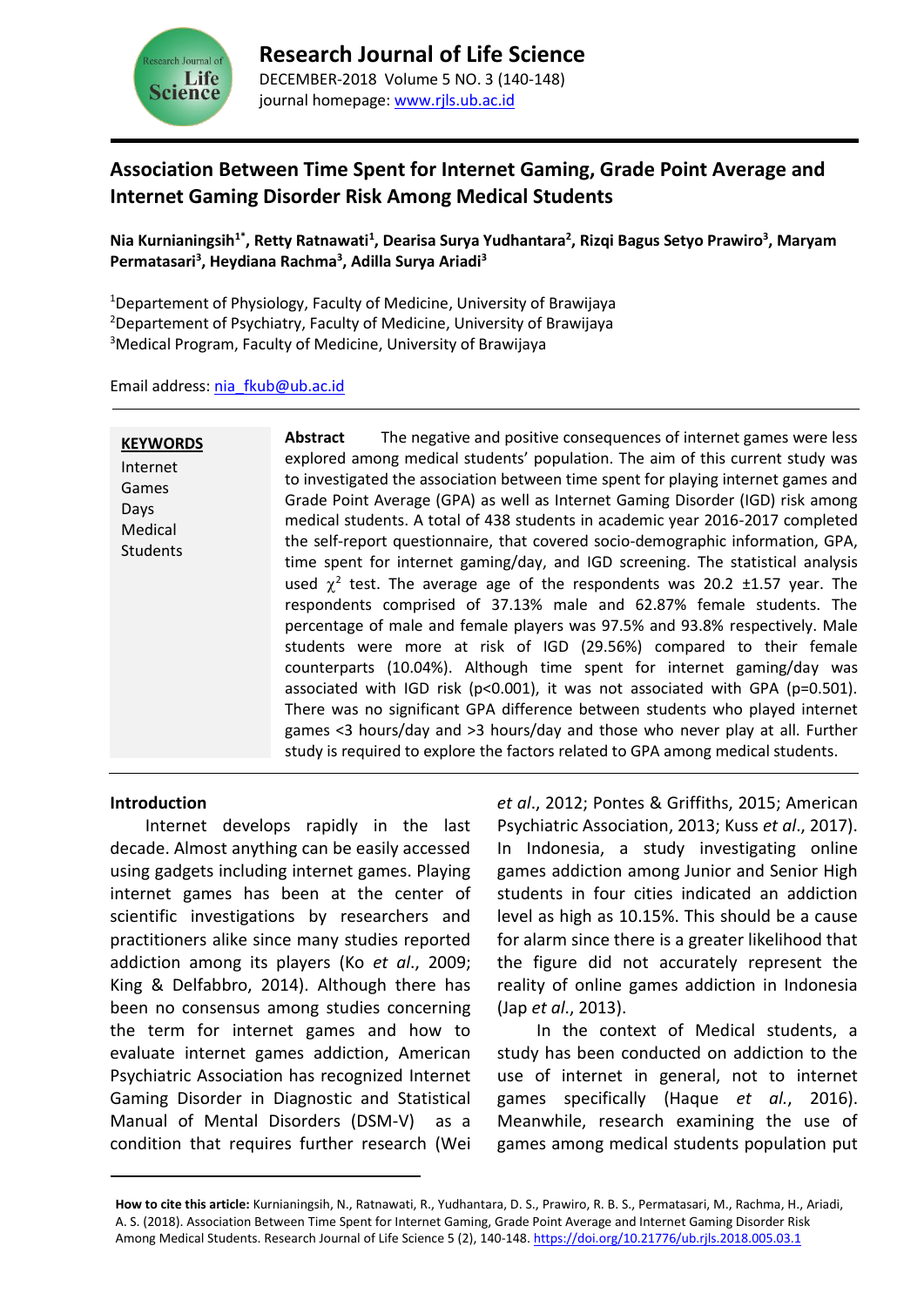emphasize on the benefit of using educational games in medical education (Kron *et al*., 2010). Medical students' population is more vulnerable because they face a wider range of difficulties during their study. This put them at higher risk to stress than students of other programs (Aamir *et al*., 2017). Previous studies maintained that stress in this student population is caused by tight schedule, overwhelming number of study materials for examination, parents expectation, lack of leisure time, and inter-personal problems (Abraham *et al*., 2009; Sathidevi, 2009). Stress may have an effect on GPA, mental health, and quality of life in general (Backovic *et al*., 2013; Saeed *et al.,* 2016; Sohail, 2013). Some studies consistently reported that prevalence of stress was common among medical students. This may develop into depression that may trigger idea for suicide (Bamuhair *et al.*, 2015; Honney *et al*., 2010; Sohail, 2013).

Positive coping mechanism such as playing sport or music may reduce stress level *(Fares et al*., 2016). Doing an enjoyable activity may increase dopamine neurotransmitter in the part of the brain that controls rewards and emotions (Blood & Zatorre, 2001; Salimpoor *et al.*, 2011). Wide dopaminergic transmission in the brain ensures that enjoyable activities may affect emotions, reward-motivation, cognition, study, memory, and behavior (Alcaro *et al*., 2007; Shohamy *et al*., 2005). Playing games is one of many activities which may increase the production of dopamine neurotransmitter in the brain. The first study concerning dopamine and gaming activity by Koepp et al., (1998) stated that the binding affinity between dopamine and its receptors in the brain doubles when one play games. This study serves as the foundation for other studies exploring the potential of gaming in reducing stress, stabilizing emotions, and relaxation (Granic *et a*l., 2014; Jones *et al*., 2014).

The role of time spent for playing games has gained significance since Durkin & Barber (2002) reported that depression is lower in individuals that played computer games 2-5 days per week (low computer use), not in those who did not play computer games at all or even in those who played 6-7 days per week (high computer use). Continuous participation in enjoyable activities would modify the system of reward circuitry in the brain. Such modification lowered sensitivity to reward which resulted in tolerance, withdrawal and impacts on daily life (Adinoff, 2004). Adinoff's claim was molecularly supported by the study of Hou et al. (2012) which found a decrease in the number of dopamine transporters as well as the volume of bilateral corpus striatum in individuals with internet addiction disorder as observed by using single photo emission computed tomography (SPECT).

The general impacts of time spent for internet gaming on GPA has been reported by Ventura, et al., (2012) who maintained that there was a significant GPA difference between students who played internet games for 11-50 hours per week and those who played for 1-10 hours per week. Therefore, we saw the need to explore the positive and negative consequences of time spent for internet gaming on the GPA of students, particularly of medical program. Thus, the current study aimed at finding out the association between time spent for internet gaming and GPA as well as Internet Gaming Disorder risk among students of medical program.

#### **Methods**

#### *Research Design and Respondents*

The study used descriptive cross-sectional design. The population was all students (from First to Fourth year) of Medical Program, Faculty of Medicine, University of Brawijaya, who were actively registered in academic year 2016/2017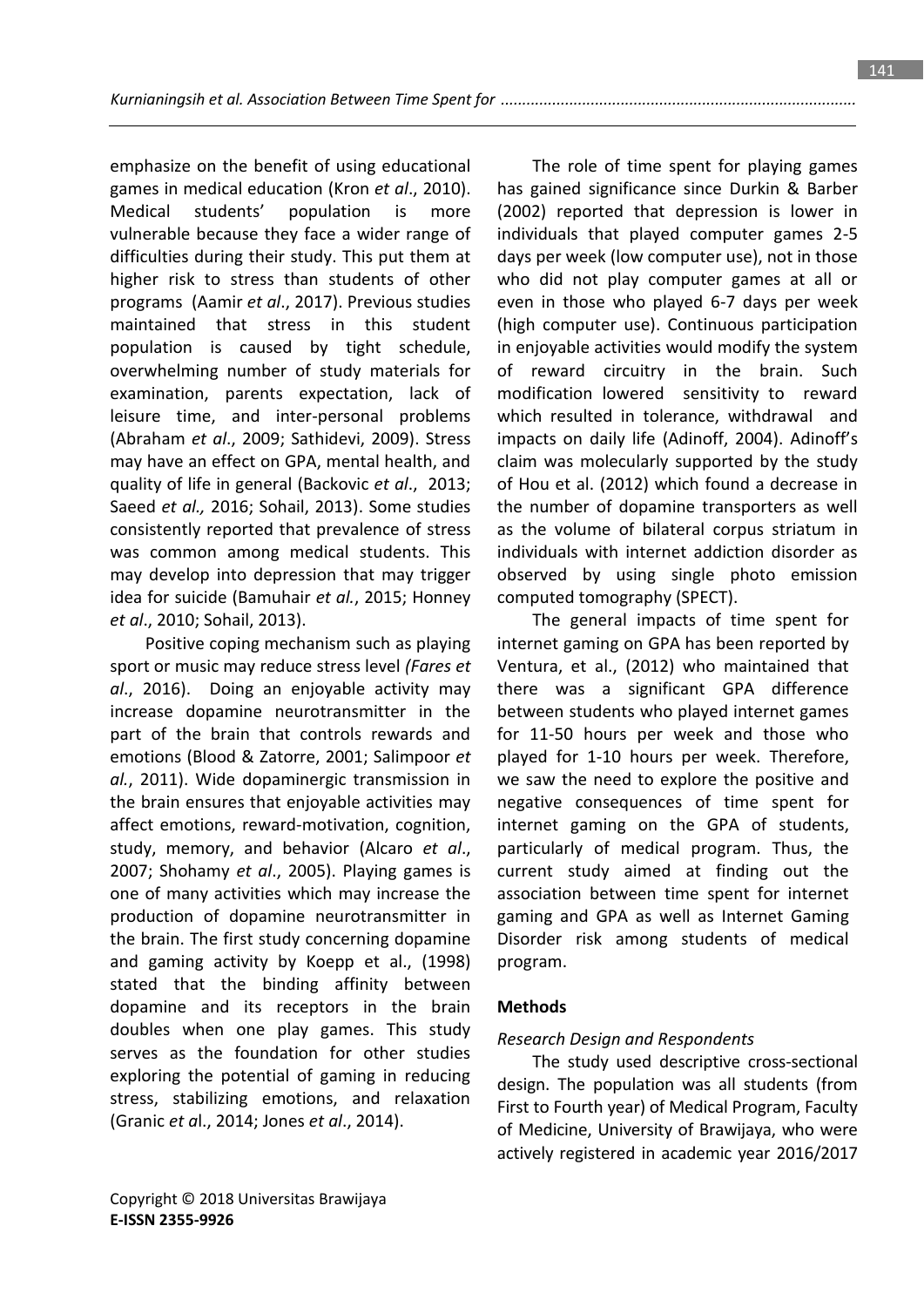(n=925). Students who did not completely fill out the questionnaire were excluded from the study. The study had been approved by research ethics committee of Faculty of Medicine, University of Brawijaya. The objective of the study was properly presented to the students and informed consent was provided. Students signed the informed consent and completed the questionnaire voluntarily and anonymously.

# *Instrument*

Questionnaire was used as instrument in the study. The respondents filled out the questionnaire independently. The questionnaire elicited socio-demographic information, GPA (in 1-4 scale) and time spent for internet gaming(hours/day). Risk of Internet Gaming Disorder was screened using Personal Internet Gaming Disorder Evaluation-9 (PIE-9). This concise questionnaire detected IGD risk using 5 point Likert scale with (1) never, (2) rarely, (3) sometimes, (4) often, and (5) very often. Students who responded with (4) often and (5) very often on five or more items were classified as at risk of IGD (Pearcy *et al*., 2016).

# *Statistical Analysis*

Data were compiled using Microsoft Excel. Statistical analysis was performed using *Statistical Package for the Social Sciences* (SPSS) software Version 16 (IBM Corporation, Armonk, NY, USA). Socio-demographic data and gaming activity was analyzed using descriptive statistics. Respondents with IGD risk were coded 1, while those not-at-risk were coded 2. GPAs <3.00 were coded 1 and GPAs >3.00 were coded 2. Time spent for playing internet games was

categorized as <3 hours/day and >3 hours/day. Association between time spent for internet gaming and GPAs was analyzed using  $X^2$  test. GPA difference between students who played internet games and those who did not were computed using Kruskal-Wallis statistical test, with significance level at p <0.05.

# **Result and Discussion**

Out of 925 students, 439 students filled out the questionnaire completely, thus set the level of participation at 47.4%. The age ranged from 17 to 25 years old, with an average age of 20.2 ±1.57 years old. The percentage of male and female respondents was 37.13% and 62.87% respectively. The number of respondents saying in boarding house/dormitory was 64.69%. Majority of students (82.95%) claimed that their study in Medical programs was intrinsically motivated. Only 11.16% of the respondents stated that they studied medical science because their parents wanted them to. It is interesting to note that playing internet games is common among the respondents (95.22%), with 18.2% respondents at risk of IGD. Details of IGD distribution by sex is presented in table 1.

Table 1 indicates that male students (29.6%) were at higher IGD risk than female (10.1%). Distribution of IGD risk percentage in First, Second, Third, and Fourth year students was 32%, 12%, 11, and 15% respectively. A half of those who were at IGD risk were at 20-22 years age range.

| Sex    | <b>Total Respondents</b><br>$n =$ | <b>Total Gamers</b><br>$n =$ | <b>Total IGD</b><br>n(%) |
|--------|-----------------------------------|------------------------------|--------------------------|
| Male   | 163                               | 159                          | 47 (29.6)                |
| Female | 276                               | 259                          | 26(10.1)                 |

**Table 1. Number of respondents playing internet games and IGD risk by sex.**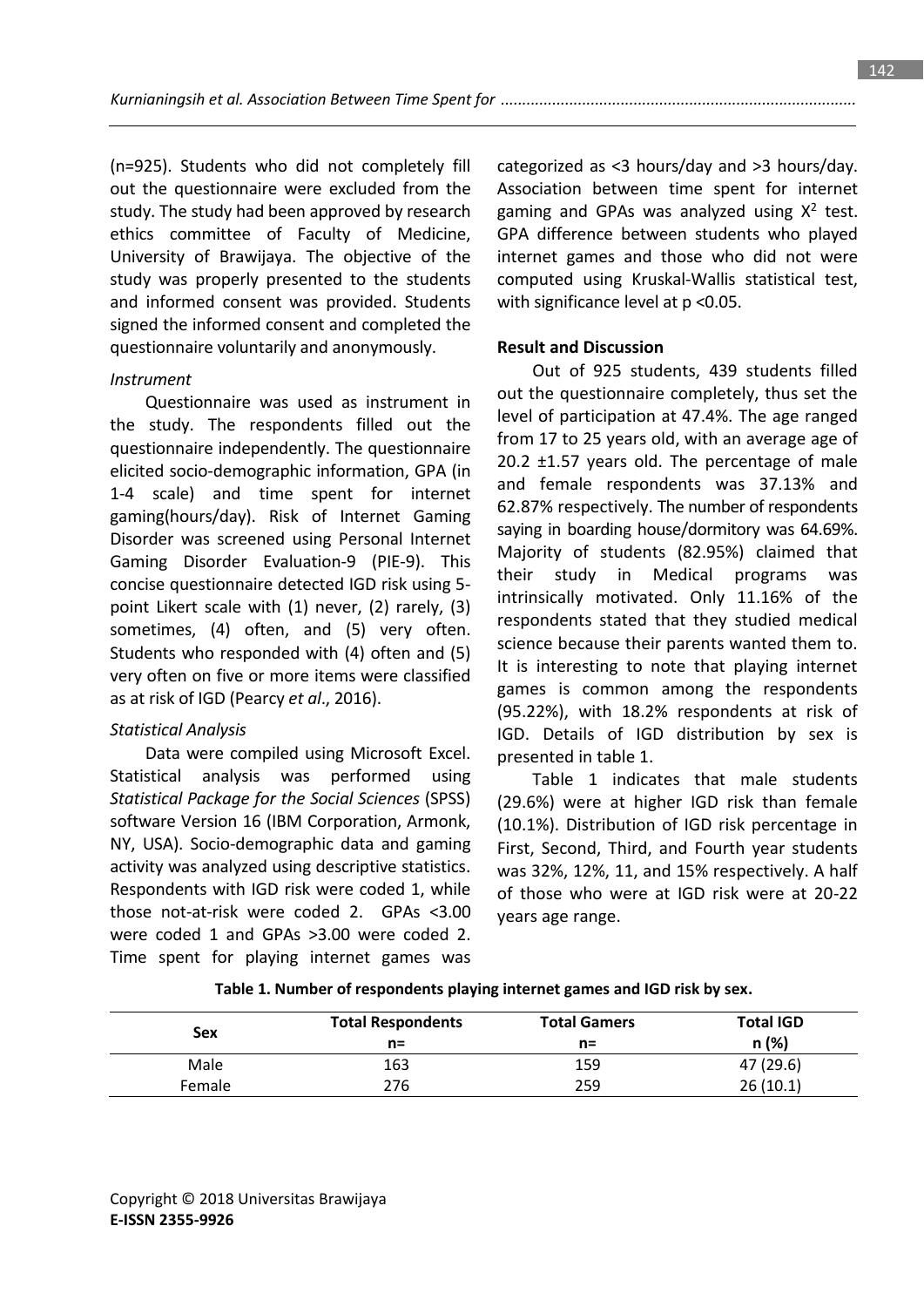| Time spent for internet | IGD Risk (n) |     |           |
|-------------------------|--------------|-----|-----------|
| gaming/day              | Yes          | No  | P value   |
| < 3.00                  | 50           | 312 | P < 0.001 |
| > 3.00                  | 26           | 30  |           |

**Table 3. Cross tabulation between time spent for internet gaming and IGD risk.**

We did not find any significant association between time spent for internet gaming and GPA (table 2). However, time spent for internet gaming is significantly associated with IGD risk (table 3). There was no significant GPA difference among respondents who did not play games, those who played games less than 3 hours/day, and those who spent more than 3 hours/day for internet gaming (table 4).

|  | Table 4. Respondents' GPA and time spent for internet gaming |  |
|--|--------------------------------------------------------------|--|
|--|--------------------------------------------------------------|--|

| <b>Internet Gaming</b> | Never | < 3 hours/day | > 3 hours/day | P value     |
|------------------------|-------|---------------|---------------|-------------|
| GPA (Median)           | 3.16  | 3.14          |               | $P = 0.113$ |

The study revealed a high percentage of students playing internet games. This raises the need to anticipate the negative effect of internet gaming on academic performance since psychological condition and positive coping mechanism for stress play pivotal roles in achieving better academic performance (Trucchia, 2013). The positive effect of games on mood has been described in a study by Russoniello *et al*., (2009). Record of brain activity using Electroencephalography (EEG) indicated that after a subject played casual video game (Solitaire for Windows XP), there was a balance between right/left alpha power of the brain which entails mood stability and relaxation. The increase of extracellular dopamine during gaming activity may activate reward system in the brain which gives rise to happiness in game players (Juárez *et al*., 2016; Koepp *et al*., 1998). In addition, dopamine also has positive effect on learning process, motivation, and memory formation in hippocampus (Shohamy & Adcock, 2010).

Those benefits however, are produced on the condition that games are played in controlled duration. Excessive internet gaming activity may develop into internet gaming disorder whose symptoms include preoccupation, tolerance, and withdrawal syndrome. All of these may have negative impacts on daily life such as job loss, career problems, and interpersonal relationship. Individuals with IGD cannot control or stop their gaming habit although they are aware of the negative effect of the activity (American Psychiatric Association, 2013). Such difficulty arises because decreased pleasure-inducing activity results in lower dopamine function which, in turn, causes seeking behavior (Blum et al., 2012). Our study supports the mechanism by indicating the relationship between time spent for gaming activity and IGD risk.

It is interesting that in our study time spent for internet gaming is not associated with students' GPA. Furthermore, there is no difference in GPA between students who do not play internet games and those who do, either for < 3 hours/day or for > 3 hours/day. GPA as one form of academic performances may be affected by various factors, one of which is motivation. Motivation is classified into intrinsic and extrinsic. Intrinsic motivation comes from within the individuals, while extrinsic motivation is derived from external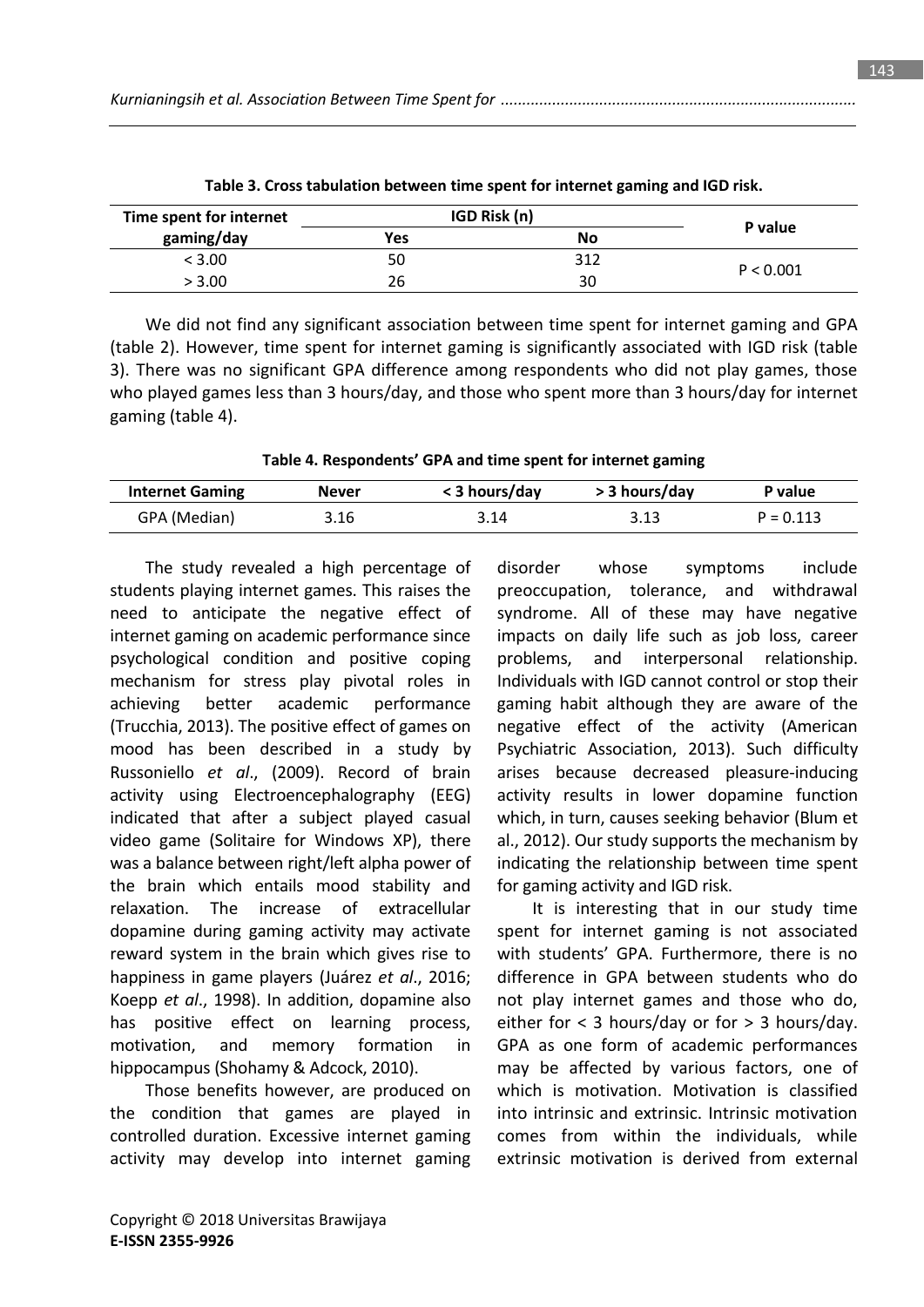factors (Ryan & Deci, 2000). Studying at Medical program because one's parents want him/her toys categorized into the latter. A previous study reports a significant positive association between autonomous motivation and GPA in medical students (Isik *et al*., 2017). As mentioned in the result, the motivation of majority of students in our study (82.95%) to study at medical programs comes from within themselves. This may explain why there is no association between time spent for playing internet games and GPA.

On another note, in our study the percentage of IGD on male students is almost twice as many as that of female students. This is in line with the a study by Sublette & Mullan (2012) which reports that male internet gamers have higher addiction score than female gamers. Male players are also more susceptible to the negative effects of internet games than their female counterparts. Difference in motivations behind playing internet games is assumed as the reason why internet gaming addiction is more prevalent in male players. Another finding of the study is that there is a higher IGD risk in first year students. First year students of Medical program tend to have higher stress level than students of second, third, and fourth year (Racic *et al*., 2017). The first year of education at university makes for a crucial period because students are faced with life changing situation such as living away from parents and adaptation to higher education level (Mattanah *et al*., 2004).

# **Conclusion and suggestion**

Although time spent for internet gaming is not associated with GPA of students of Medical Program, a further study is required to investigate factors affecting the students' GPAs as well as the association between time spent for internet gaming and GPAs of students of other programs.

### **Acknowledgement**

We would like to express our deepest gratitude to the Board of Research and Community Service, Faculty of Medicine, University of Brawijaya which fully funded the study as well as Prof. Dr. dr. Kusworini, M.Kes., Sp.PK(K) and Dr. dr. Sri Andarini, M.Kes. who supported the writing of the manuscript.

# **References**

- Abraham, R. R., Xin, G. N., & Lim, J. T. G. (2009). A report on stress among first year students in an Indian medical school, *South east Asian Journal of Medical Education*, *3*(2),78-81.
- Adinoff, B. (2004). Neurobiologic Processes in Drug Reward and Addiction: *Harvard Review of Psychiatry*, *12*(6), 305–320. https://doi.org/10.1080/1067322049091 0844.
- Alcaro, A., Huber, R., & Panksepp, J. (2007). Behavioral functions of the mesolimbic dopaminergic system: An affective neuroethological perspective. *Brain Research Reviews*, *56*(2), 283–321. https://doi.org/10.1016/j.brainresrev.20 07.07.014.
- American Psychiatric Association. (2013). *Diagnostic and Statistical Manual of Mental Disorders*. *Arlington*. https://doi.org/10.1176/appi.books.978 0890425596.744053.
- Backovic, D., Maksimovic, M., Davidovic, D., Ilic-Zivojinovic, J., & Stevanovic, D. (2013). Stress and mental health among medical students. *Srpski arhiv za celokupno lekarstvo*, *141*(11–12), 780– 784.

https://doi.org/10.2298/SARH1312780B.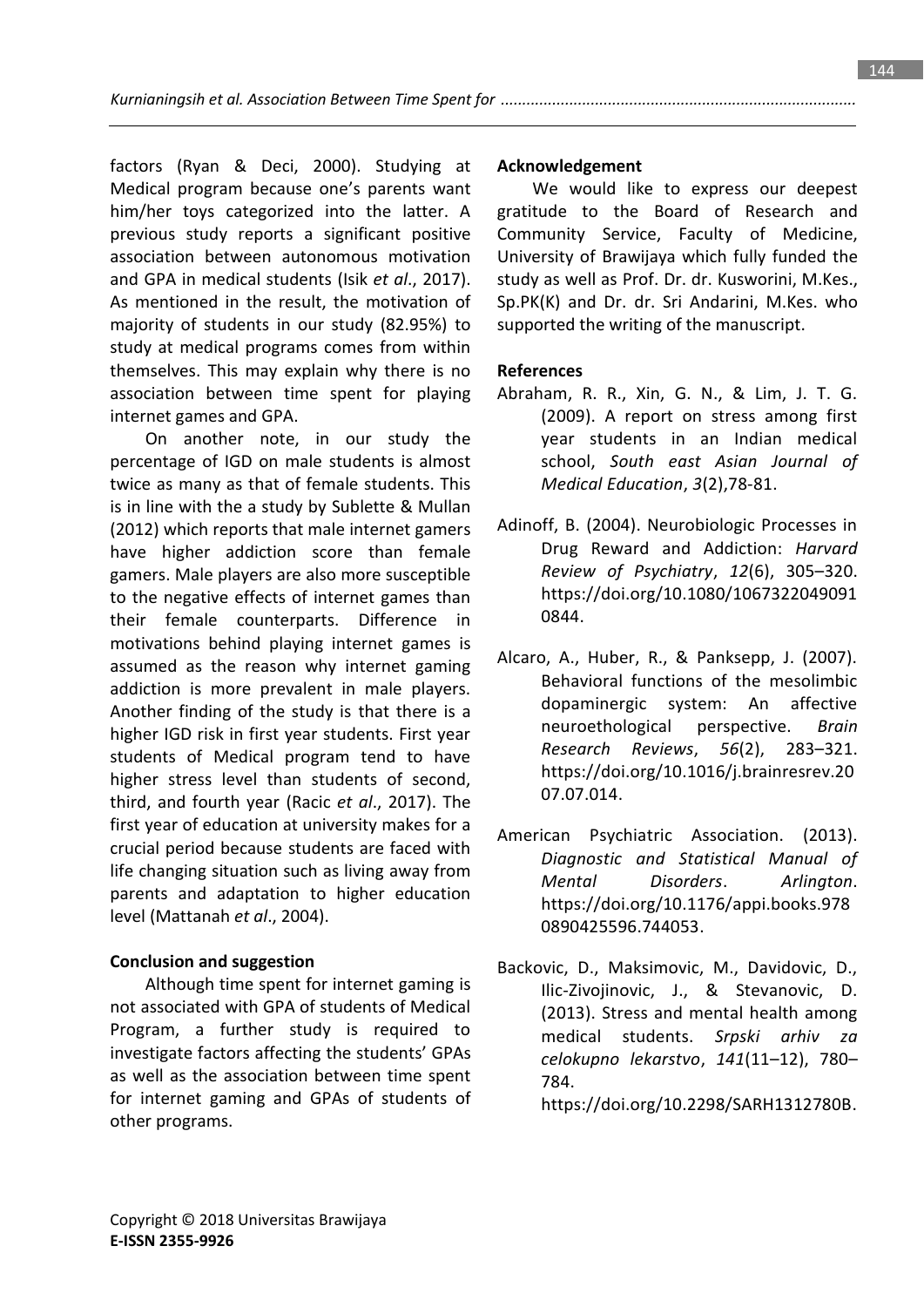*Kurnianingsih et al. Association Between Time Spent for ...................................................................................*

- Bamuhair, S. S., Al Farhan, A. I., Althubaiti, A., Agha, S., Rahman, S. ur, & Ibrahim, N. O. (2015). Sources of Stress and Coping Strategies among Undergraduate Medical Students Enrolled in a Problem-Based Learning Curriculum. *Journal of Biomedical Education*, *2015*, article ID 575139, 1–8. https://doi.org/10.1155/2015/575139.
- Blood, A. J., & Zatorre, R. J. (2001). Intensely pleasurable responses to music correlate with activity in brain regions implicated in reward and emotion. *Proceedings of the National Academy of Sciences*, *98*(20), 11818–11823. https://doi.org/10.1073/pnas.19135589 8
- Blum, K., Chen, A. L., Giordano, J., Borsten, J., Chen, T. J., Hauser, M., Barh, D. (2012). The Addictive Brain: All Roads Lead to Dopamine. *Journal of Psychoactive Drugs*, *44*(2), 134–143. https://doi.org/10.1080/02791072.2012. 685407.
- Durkin, K., & Barber, B. (2002). Not so doomed: computer game play and positive adolescent development. *Journal of Applied Developmental Psychology*, *23*(4), 373–392. https://doi.org/10.1016/S0193- 3973(02)00124-7.
- Fares, J., Saadeddin, Z., Al Tabosh, H., Aridi, H., El Mouhayyar, C., Koleilat, M. K., … El Asmar, K. (2016). Extracurricular activities associated with stress and burnout in preclinical medical students. *Journal of Epidemiology and Global Health*, *6*(3), 177–185. https://doi.org/10.1016/j.jegh.2015.10.0 03.

Granic, I., Lobel, A., & Engels, R. C. M. E. (2014). The benefits of playing video games. *American Psychologist*, *69*(1), 66–78. https://doi.org/10.1037/a0034857.

Haque, M., A. Rahman, N., Azim Majumder, M. A., Haque, S. Z., Kamal, Z. M., Islam, Z., Alattraqchi, A. G. (2016). Internet use and addiction among medical students of Universiti Sultan Zainal Abidin, Malaysia. *Psychology Research and Behavior Management*, *Volume 9*, 297– 307.

https://doi.org/10.2147/PRBM.S119275.

- Honney, K., Buszewicz, M., Coppola, W., & Griffin, M. (2010). Comparison of levels of depression in medical and nonmedical students. *The Clinical Teacher*, *7*(3), 180–184. https://doi.org/10.1111/j.1743- 498X.2010.00384.x.
- Hou, H., Jia, S., Hu, S., Fan, R., Sun, W., Sun, T., & Zhang, H. (2012). Reduced Striatal Dopamine Transporters in People with Internet Addiction Disorder. *Journal of Biomedicine and Biotechnology*, *2012*, 1– 5.

https://doi.org/10.1155/2012/854524.

- Isik, U., Wouters, A., ter Wee, M. M., Croiset, G., & Kusurkar, R. A. (2017). Motivation and academic performance of medical students from ethnic minorities and majority: a comparative study. *BMC Medical Education*, *17*(1). https://doi.org/10.1186/s12909-017- 1079-9.
- Jafri, S.A.M., Zaidi, E., Aamir, I.S., Aziz, H.W., Din, I., Husnain,M.A. (2017). Stress Level Comparison of Medical and Nonmedical Students: A Cross Sectional Study done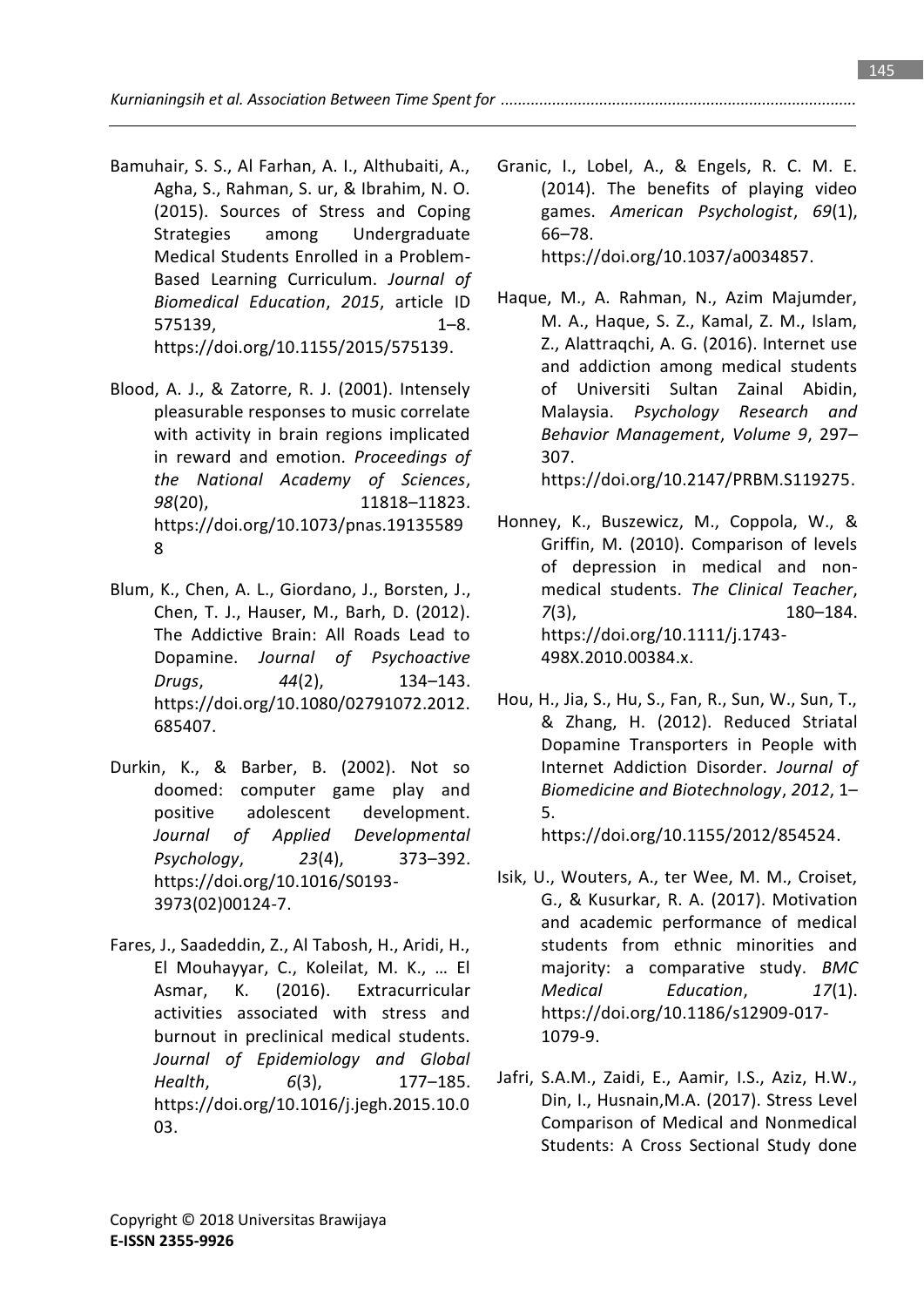at Various Professional Colleges in Karachi, Pakistan. *Acta Psychopathologica*, 3(2:8), 1-6. https://doi.org/10.4172/2469- 6676.100080

- Jap, T., Tiatri, S., Jaya, E. S., & Suteja, M. S. (2013). The Development of Indonesian Online Game Addiction Questionnaire, *PlosOne*,*8*(4),1-5. https://doi.org/10.1371/journal.pone.00 61098.
- Jones, C. M., Scholes, L., Johnson, D., Katsikitis, M., & Carras, M. C. (2014). Gaming well: links between videogames and flourishing mental health. *Frontiers in Psychology*, *5*(260), 1-8. https://doi.org/10.3389/fpsyg.2014.002 60.
- Juárez Olguín, H., Calderón Guzmán, D., Hernández García, E., & Barragán Mejía, G. (2016). The Role of Dopamine and Its Dysfunction as a Consequence of Oxidative Stress. *Oxidative Medicine and Cellular Longevity*, *2016*, article ID 9730467,1–13. https://doi.org/10.1155/2016/9730467.
- King, D. L., & Delfabbro, P. H. (2014). Clinical Psychology Review The cognitive psychology of Internet gaming disorder. *Clinical Psychology Review*, *34*(4), 298– 308. https://doi.org/10.1016/j.cpr.2014.03.0 06.
- Ko, C.-H., Yen, J.-Y., Chen, C.-S., Yeh, Y.-C., & Yen, C.-F. (2009). Predictive Values of Psychiatric Symptoms for Internet Addiction in Adolescents. *Archives of Pediatrics & Adolescent Medicine*, *163*(10), 937.

https://doi.org/10.1001/archpediatrics.2 009.159.

- Koepp, M. J., Gunn, R. N., Lawrence, A. D., Cunningham, V. J., Dagher, A., Jones, T., Grasby, P. M. (1998). Evidence for striatal dopamine release during a video game, *Nature*, *393*, 266-268.
- Kron, F. W., Gjerde, C. L., Sen, A., & Fetters, M. D. (2010). Medical Students AttitudesToward Video Games And Related New Media Technologies In Medical Education, *BMC Medical Education*, 10(50), 1- 11.http://www.biomedcentral.com/147 2-6920/10/50.
- Kuss, D. J., Griffiths, M. D., & Pontes, H. M. (2017). Chaos and confusion in DSM-5 diagnosis of Internet Gaming Disorder : Issues , concerns , and recommendations for clarity in the fi eld, *Journal of Behavior Addiction*, *6*(2), 103– 109. https://doi.org/10.1556/2006.5.2016.06 2
- Mattanah, J. F., Hancock, G. R., & Brand, B. L. (2004). Parental Attachment, Separation-Individuation, and College Student Adjustment: A Structural Equation Analysis of Mediational Effects. *Journal of Counseling Psychology*, *51*(2), 213–225. https://doi.org/10.1037/0022- 0167.51.2.213.
- Pearcy, B., Roberts, L., & McEvoy, P. (2016). Psychometric Testing of the Personal Internet Gaming Disorder Evaluation-9: A New Measure Designed to Assess Internet Gaming Disorder. *Cyberpsychology, Behavior, And Social Networking*, *00*(00), 1–7.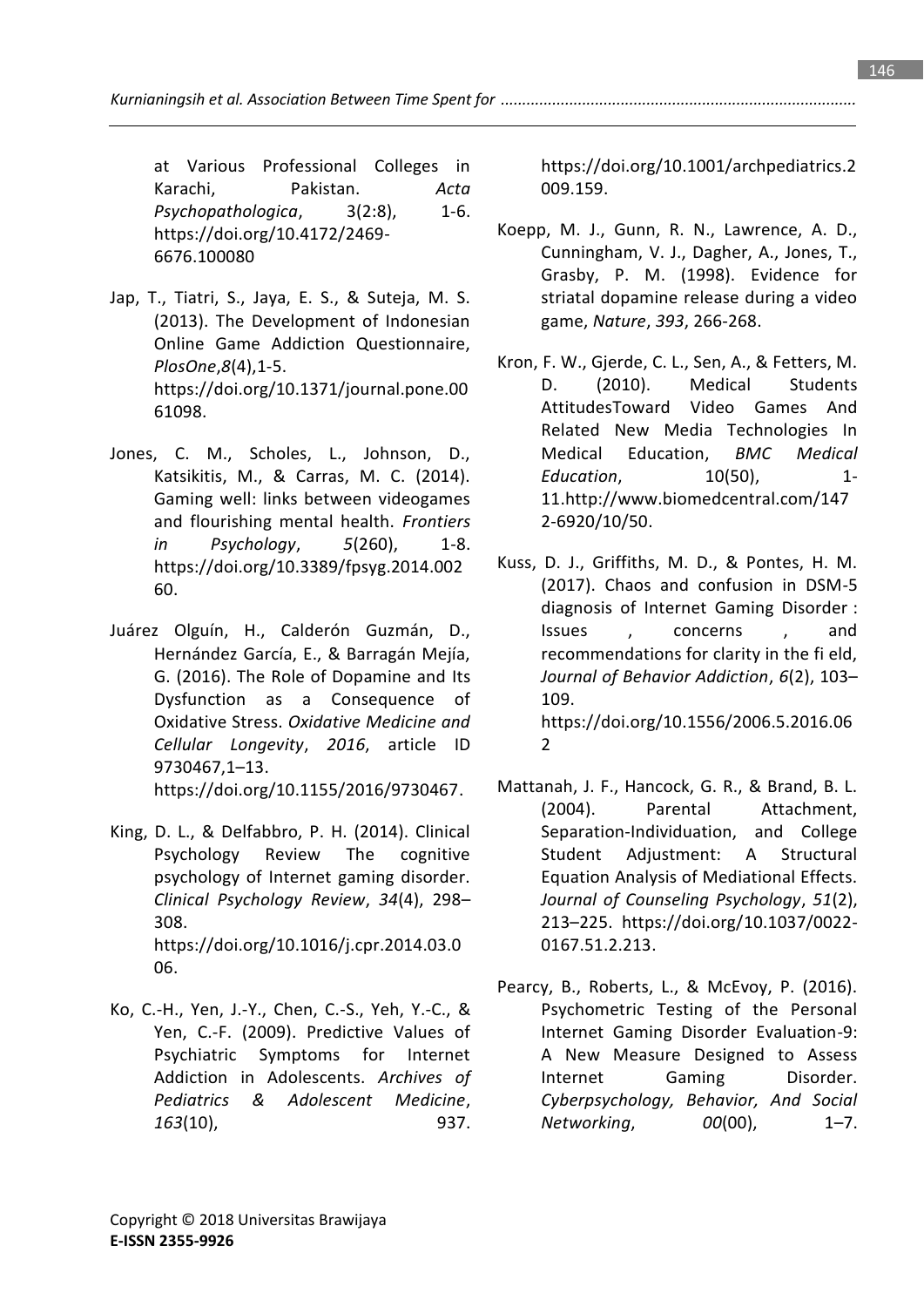https://doi.org/DOI: 10.1089/cyber.2015.0534.

- Pontes, H. M., & Griffiths, M. D. (2015). Computers in Human Behavior Measuring DSM-5 internet gaming disorder : Development and validation of a short psychometric scale. *Computers in Human Behavior*,*45*, 137–143. https://doi.org/10.1016/j.chb.2014.12.0 06.
- Racic, M., Todorovic, R., Ivkovic, N., Masic, S., Joksimovic, B., & Kulic, M. (2017). Selfperceived stress in relation to anxiety, depression and health-related quality of life among health professions students: A cross-sectional study from Bosnia and Herzegovina. *Slovenian Journal of Public Health*, *56*(4), 251–259. https://doi.org/10.1515/sjph-2017- 0034.
- Russoniello, C. V., O'Brien, K., & Parks, J. M. (2016). The Effectiveness of Casual Video Games In Improving Mood and Decreasing Stress, *Journal of Cyber Therapy &Rehabilitation*,2(15):54-66.
- Ryan, R. M., & Deci, E. L. (2000). Intrinsic and Extrinsic Motivations : Classic Definitions and New Directions, *Contemporary Educational of Phsycology,* 25, 54–67. https://doi.org/10.1006/ceps.1999.1020
- Saeed, A., Bahnassy, A., Al-Hamdan, N., Almudhaibery, F., & Alyahya, A. (2016). Perceived stress and associated factors among medical students. *Journal of Family and Community Medicine*, *23*(3), 166. https://doi.org/10.4103/2230- 8229.189132.
- Salimpoor, V. N., Benovoy, M., Larcher, K., Dagher, A., & Zatorre, R. J. (2011).

Anatomically distinct dopamine release during anticipation and experience of peak emotion to music. *Nature Neuroscience*, *14*(2), 257–262. https://doi.org/10.1038/nn.2726

- Sathidevi, V. K. (2009). Development of Medical Students Stressor Questionnaire, *Kerala Medical Journal*, II (3),69-75.
- Shohamy, D., & Adcock, R. A. (2010). Dopamine and adaptive memory. *Trends in Cognitive Sciences*, *14*(10), 464–472. https://doi.org/10.1016/j.tics.2010.08.0 02.
- Shohamy, D., Myers, C. E., Grossman, S., Sage, J., & Gluck, M. A. (2005). The role of dopamine in cognitive sequence learning: evidence from Parkinson's disease. *Behavioural Brain Research*, *156*(2), 191–199. https://doi.org/10.1016/j.bbr.2004.05.0 23.
- Sohail, N. (2013). Stress and Academic Performance Among Medical Students, *Journal of The Collage of Physicians and Surgeon Pakistan*, *23(1)*,67-71.
- Sublette, V. A., & Mullan, B. (2012). Consequences of Play: A Systematic Review of the Effects of Online Gaming. *International Journal of Mental Health and Addiction*, *10*(1), 3–23. https://doi.org/10.1007/s11469-010- 9304-3.
- Trucchia, S. M. (2013). Relationship Between Academic Performance, Psychological Well-Being, And Coping Strategies in Medical Students. *Revista de La Facultad de Ciencias Médicas*, *70*(3), 144–152.